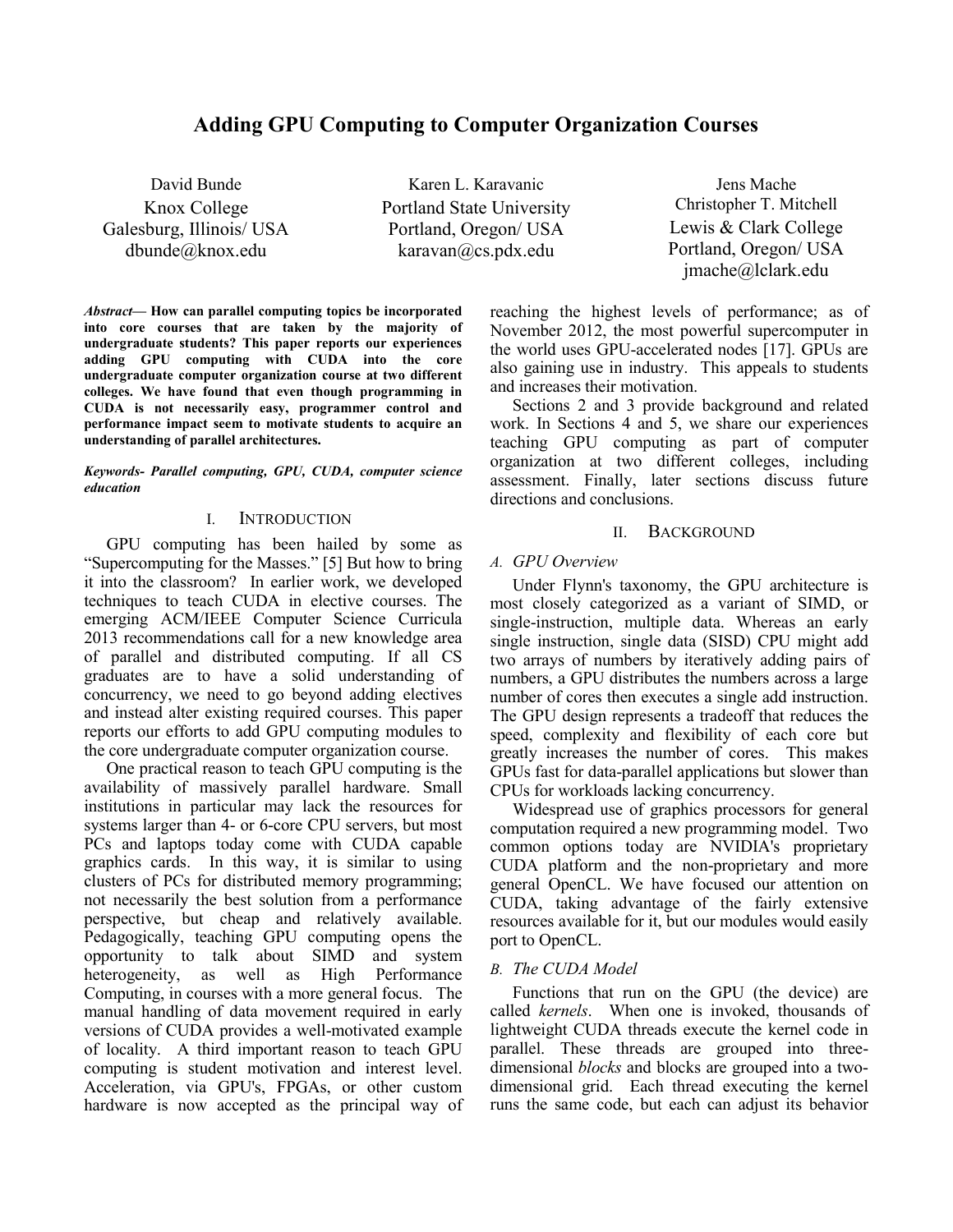based on the index of its block and its index within the block. The thread indices are exposed by the preinitialized variables blockIdx and threadIdx, which have x, y, and x, y, z named fields respectively. Typically, these are used to decide which piece of data the thread should operate on. For example, consider the following kernel to add a pair of vectors a and b:

```
global void add vec(int *result,
      int *a, int *\overline{b}, int length) {
    int i = blockIdx.x * 
      blockDim.x + threadIdx.x; 
    if (i < length) 
     result[i] = a[i] + b[i];}
```
Each thread uses blockIdx and threadIdx to compute the index i of the result for which it is responsible. The test (i < length) is necessary because the block size may not divide the vector length and CUDA kernels are always invoked with a whole number of blocks. The global modifier marks this function as a CUDA kernel.

Kernels are invoked with an augmented functioncall syntax that specifies the 'execution configuration' for that invocation, namely its block size and number of blocks. For example, the kernel above could be invoked as follows:

add\_vec<<<numBlocks, threadsPerBlock>>> (result\_dev, a\_dev, b\_dev, n);

For 1-dimensional blocks and grids, the values numBlocks and threadsPerBlock can be integers. In multi-dimensional configurations, they are a special type (dim3) that holds a triple of integers.

Programmers can choose configurations that map well to the data at hand. For example, our vector addition kernel utilizes 1-dimensional grids and blocks, but a matrix multiplication problem might use 2 dimensional grids and blocks. Threads in the same block have access to a small but fast shared memory. Because of hardware limitations, the block size is limited to 1024 threads (fewer on older GPUs). Grids however, can contain many thousands of blocks, allowing a single kernel invocation to schedule and use millions of threads.

Writing efficient software requires understanding both the memory hierarchy and the CUDA runtime scheduling model.

Although newer versions of CUDA include a shared memory model, historically GPU kernels do not have direct access to the main memory. Thus, the programmer must design programs with two address spaces in mind. (Hence the variable names ending with \_dev in the example above, a convention for pointers that reference GPU addresses.) Any data needed on the GPU must be explicitly copied there, and any results must be explicitly copied back. This data movement is

carried out over the relatively slow PCI bus and is often the bottleneck for CUDA programs. Within the GPU, there are a few types of memories, each with their own speed characteristics and features, including: global memory, which is the largest but slowest memory in the GPU; shared memory, which is fast but small and only shared between threads within a block; and a thread's very small but very fast private local memory.

Each block of threads is split into 32-thread groups called warps. All threads in a warp execute one instruction simultaneously. When threads take different paths in the code, the warp alternates between them, with each thread only active for instructions on its path. Thus, both parts of an if-then statement are scheduled and add to execution time if even one thread branches in each direction. This phenomenon is called thread divergence.

# III. RELATED WORK

Since our project's inception, use of CUDA in the classroom has greatly increased [13]. However, relatively little has been written about how to teach it. Rivoire describes an undergraduate parallel programming course that splits time between OpenMP, TBB, and CUDA [15]. Students liked the CUDA portion because of the ability to achieve high performance. Anderson et al. [1] and a poster by authors Mitchell, Mache and Karavanic [12] describe several specific CUDA laboratory exercises.

Ernst [4] has developed a larger educational module that includes CUDA. That module includes parallel programming, using both OpenMP and CUDA to show how parallelism and architecture-aware optimizations (blocking and the use of shared memory) can improve application performance. Our modules are shorter, with more limited goals but easier to add to existing courses.

The growing interest in teaching CUDA is seen in workshops offered to educators. Wilkinson conducted a 3-hour workshop at SIGCSE 2011 [18] to train CS educators on teaching CUDA programming. Thirteen CS educators attended this workshop. Participants had guided hands-on experiences on aspects of CUDA, including memory coalescing, shared memory, and atomics. Issues discussed for establishing a CUDA course included the software and hardware requirements, use of labs and servers, available textbooks, prerequisites and their use in the classroom, and where to introduce GPU programming. More recently, Wilkinson, Bunde, Mache and Karavanic offered a full-day session on teaching CUDA in the SC Educators program [3]. Over 70 educators attended the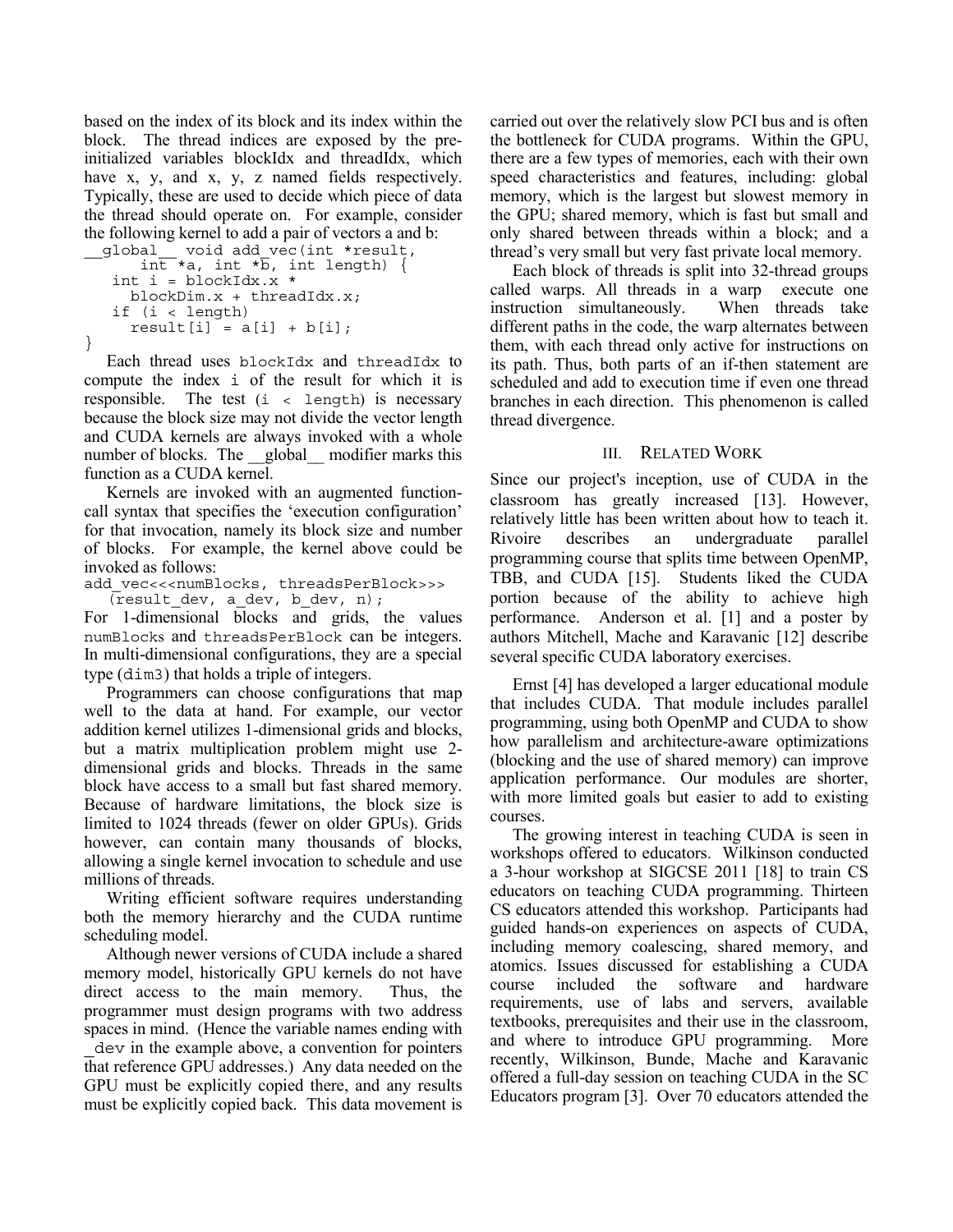introductory half of this tutorial; many sought to get up to speed to offer a first course at their home institution.

## IV. CASE STUDY 1

Bunde developed a brief unit to include CUDA in Computer Organization at Knox College as part of an effort to add more coverage of parallelism and parallel systems to this required course. It covers some architecture-related features of CUDA programs and uses GPUs to illustrate SIMD parallelism and system heterogeneity.

To avoid compromising coverage of traditional Computer Organization material, the CUDA unit was kept brief, fitting within 1 lab and about 1.5 hours of lecture. This time was secured by covering fewer details about pipelining, buses, and disks. A challenge with teaching CUDA in this course is that the students are relatively early in our curriculum. The "typical" student is a sophomore, but the course also serves freshmen whose only previous CS courses are CS 1 and CS 2. Such a student will not have learned C or had experience with the command-line Unix tools utilized in the hands-on portion of the unit, requiring that portion of the unit to be quite gentle.

Given the constraints on time and student background, the unit focused on two specific features of CUDA programs: 1) the data movement between the CPU and GPU, and 2) the grouping of threads into warps. These features were first presented in part of a lecture introducing GPUs, starting with the design of GPUs for the graphics pipeline. This application led to the highly parallel nature of GPUs since many geometric objects each go through a series of stages and the potentially poor memory locality of these objects encourages the use of multiple threads per core to hide latency. It also explains the organization of threads into warps since the operations of a pipeline stage are performed on each object.

### *A. Lab exercises*

Following this introductory lecture, they are demonstrated in a lab. For data movement, the students start with code to add a pair of vectors. They compare the times for the full program and a version that moves the data without performing the actual computation. In addition, they compare these times to one where the vectors are initialized on the GPU itself, avoiding the initial transfer from the CPU. Together, these experiments show the cost of moving data between CPU and GPU.

To illustrate the grouping of threads into warps, the students compare the running time of the following

```
kernels:<br>global
             void kernel 1(int *a) {
  int cell = threadIdx.x \frac{1}{8} 32;
  a[cell]+;
} 
global void kernel 2(int *a) {
\overline{\phantom{a}} int cell = threadIdx.x % 32;
   switch(cell) { 
    case 0: a[0]+f; break;case 1: a[1]++; break;
        … //continues through case 7 
     default: a[cell]++; 
   } 
}
```
These kernels produce the same result, but the second one works in a way that causes different threads to take different paths through the switch statement, causing thread divergence. There are 9 paths through the code above (8 cases plus the default) so it takes approximately 9 times as long to run since each thread must also wait for instructions on the other 8 execution paths. This stark difference is unintuitive, requiring an understanding of the architecture to explain.

Following this lab, the unit concludes with a lecture to put the student observations from lab into context. For the data movement example, we look at how data intensive the vector addition code is, with two data words transferred per arithmetic operation, and talk about the issue of memory bandwidth as a performance-limiting factor. This is also an opportunity to talk about Non-Uniform Memory Access (NUMA), which is appearing in more processors, and some experts' prediction that software will manage more data movement in the future. For thread divergence, we discuss the hardware simplification of running cores in lockstep, the term SIMD, and processors with specialized sections for certain operations, using vector instructions as a current example.

Having now talked at length about the limitations of CUDA, it is important to include some positive examples. For these, we look at the Game of Life example explained in Section V.A. The CUDA version runs noticeably faster than the serial CPU version on the instructor's laptop (Macbook Pro with 2.53 GHz Intel Core i5 processor and NVIDIA GeForce GT 330M graphics card (48 CUDA cores)). We also talk about the Top 500 list [16], where in 2011 3 of the 5 most powerful systems used NVIDIA GPUs.

The entire unit takes part of two lectures (about 1.5 hours total) and a lab session (all students finishing within 70 minutes and many within 40 minutes). It also introduces CUDA to students with minimal background while serving the needs of a Computer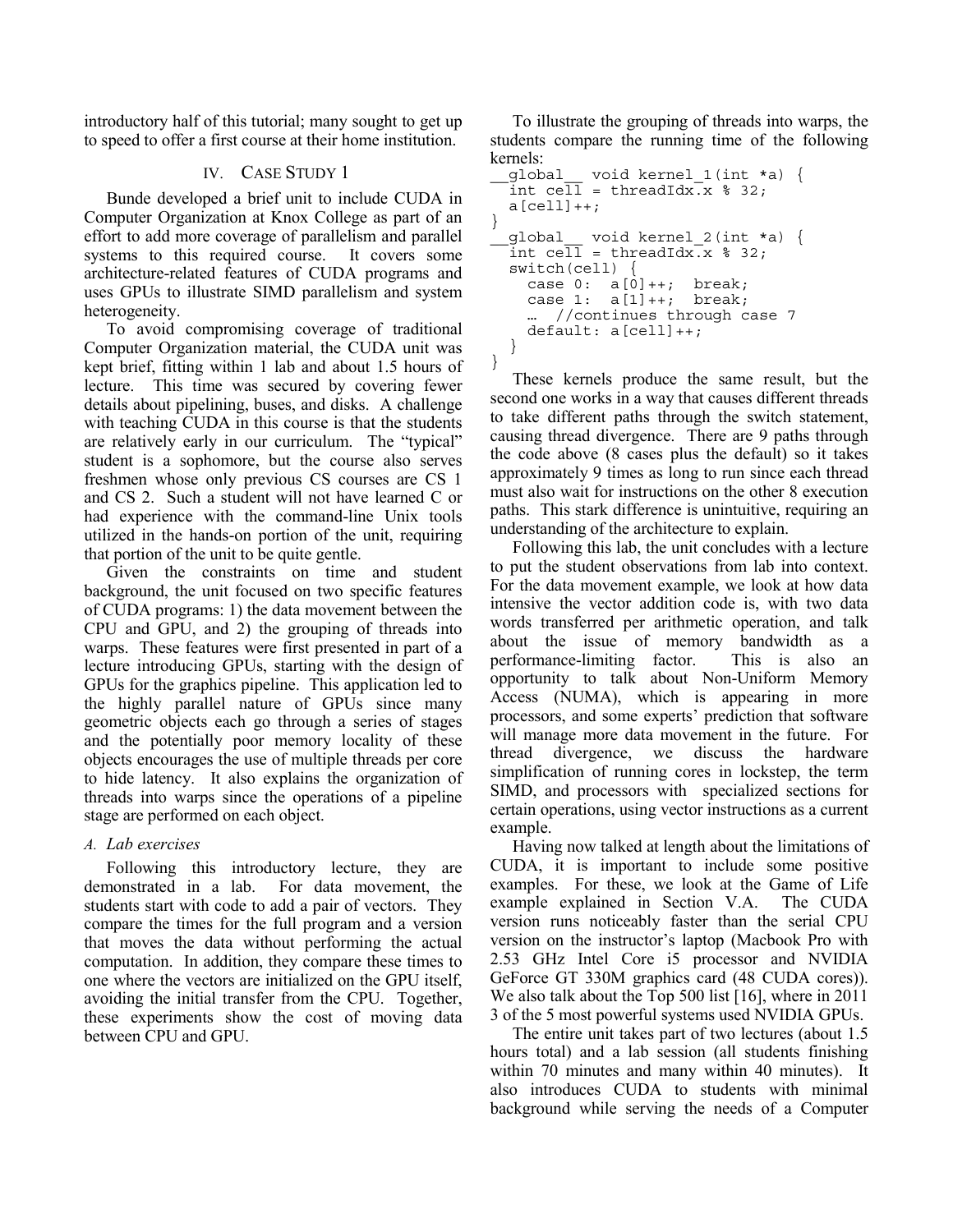Organization course by showing architecture's impact on program runtime.

#### *B. Assessment*

To assess the effectiveness of this unit, students in the Spring 2012 offering of this course were given an ungraded survey. It was given in class at the end of the term, 9 days after the last discussion of CUDA. Fourteen students submitted the survey from a class of 22.

The survey included three objective questions asking students to explain CUDA concepts. The first was "Describe the basic interaction between the CPU and GPU in a CUDA program." Of the 11 responses, 6 students mentioned both directions of the necessary data movement and 3 mentioned transferring the data to the GPU but not back. One of these referred to the SIMD nature of the computation, describing it as "changing the data in the same way". Of the remaining responses, one did not refer to data movement but just to calling the kernel; all of the responses describing data movement also mentioned or implied that the GPU performed computation. The last response was a vacuously general comment, just saying that the GPU can "act as a bunch of processors".

The second objective question asked "The first activity in the CUDA lab involved commenting out various data movement operations in the program. What did this part of the lab demonstrate?" Of this question's 12 responses, 9 students specifically mentioned the comparison of data movement and computation time, 2 talked about comparing the time of different operations without specifying what they were, and the remaining answer was vacuously general.

The final objective question presented sketches of the two kernels used to demonstrate thread divergence and asked, "What did this part of the lab demonstrate?" Of the 9 responses, 2 were completely correct and 2 indicated that the student understood the concept but did not use the correct terminology. Three other responses mentioned a performance effect, but did not explain the cause. One of the remaining responses was incorrect and the other was vacuously general.

To complement this objective assessment of student learning, the survey also asked students to name the most important thing they learned from the CUDA unit. Of the 13 responses, 6 students gave the idea of using the graphics card for non-graphics computation. Four said it was an introduction to CUDA or one of the specific features of the architecture. One each said it was an introduction to parallelism and C. The remaining student felt that it was the use for graphics, perhaps because of how greatly CUDA sped up the Game of Life program.

Based on these results, the unit seems to effectively introduce the idea of GPU programming and that data movement is one factor that potentially limits performance. Some of them also learned about the grouping of threads into warps and the idea of thread divergence as a second performance-limiting factor, but the class had significantly more trouble with these concepts.

Of particular interest given the students' relatively weak background was any difficulties they encountered with the tools. To assess this, the students were asked how difficult they found three aspects of the environment: editing their .tcshrc files (to set environment variables), using the emacs text editor, and programming in C. For each of these, the students were asked either to indicate prior familiarity with it or to rank its difficulty on a scale of  $1-4$  ( $1=$ "Easy", 4="Greatly complicated the lab"). Students reported the following  $(n=14)$ :

|          | # familiar | Avg. of<br>others | # of $3s$<br>$\left(\frac{0}{0}\right)$ |
|----------|------------|-------------------|-----------------------------------------|
|          |            |                   |                                         |
| Editing  |            | 1.45              | 1(9%)                                   |
| .tcshrc  |            |                   |                                         |
| Using    |            | 1.8               | $1(10\%)$                               |
| emacs    |            |                   |                                         |
| Prog. in | 2          | 2.08              | 5(42%)                                  |
|          |            |                   |                                         |

The highest reported difficulty was 3 so the number of threes in each category is included. Not surprisingly, the students found using an unfamiliar language to be the most intimidating, despite the similarity between C and Java, which they all knew from CS 1 and 2. Importantly, however, the unfamiliar aspects of the lab environment do not seem to have impacted the students' ability to learn the content lessons; there did not appear to be any relationship between these difficulty ratings and the quality of student solutions to the objective questions. This may be because the lab tasks were fairly simple and both the results and the concepts being demonstrated were discussed in lecture as well as the lab.

To assess student attitudes toward CUDA, they were asked to provide ratings for how important they felt CUDA was as a topic and how interesting they found it. Both questions were asked on a scale of 1-6, with 6 being a "Crucial topic" or "Extremely interesting". For importance, the average score was 4.38 (n=13), with all scores falling in the range 3-5. For level of student interest, the average was 4.71 (n=14), with three students reporting 6 and all but one reporting at least a 4. (The remaining student reported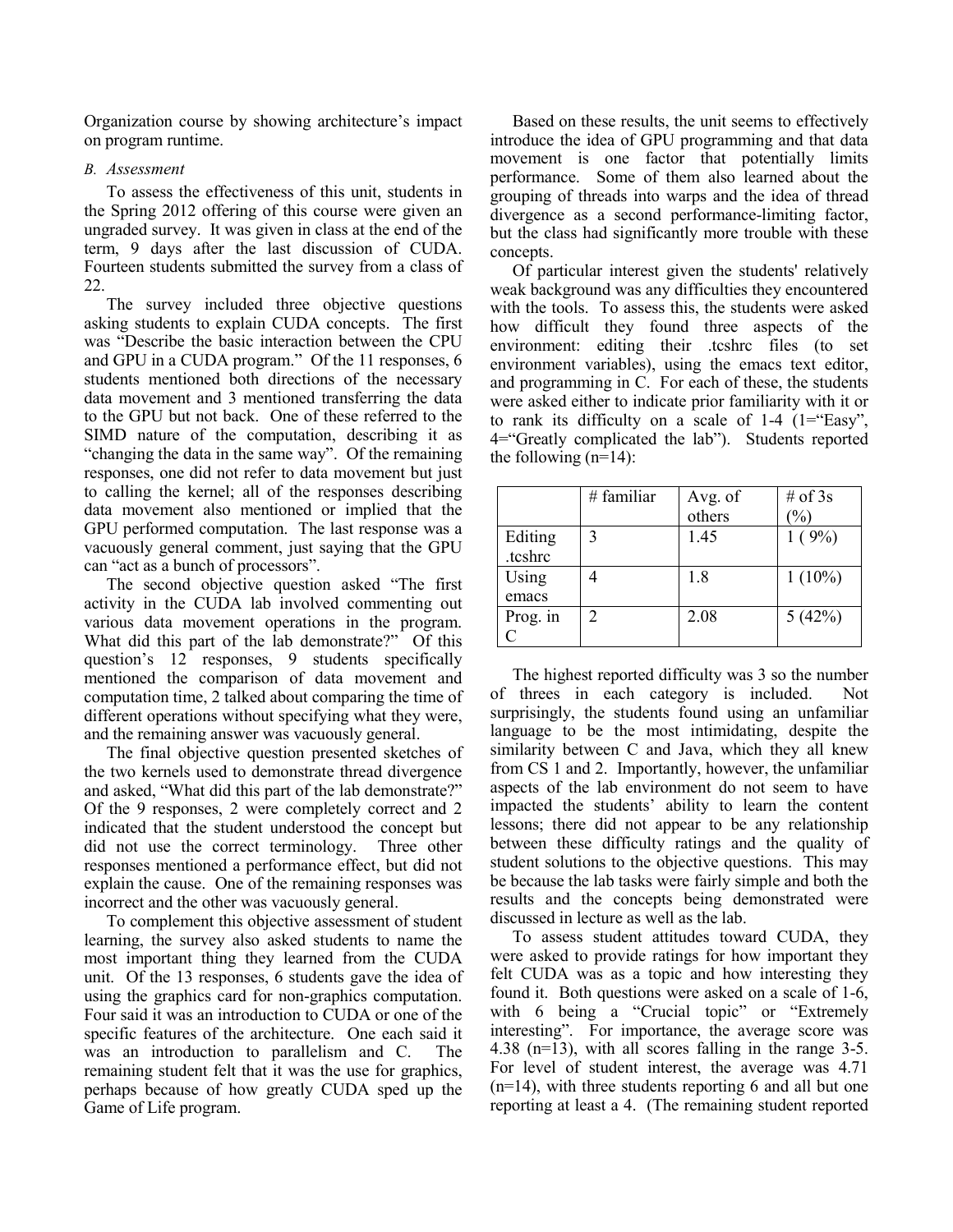a 2.) The students were also asked to assign importance and interest level ratings to four other topics relating to parallelism covered in the course: multi-issue processors, cache coherence, core heterogeneity, and multiprocessor topologies. Based on the average ratings, the students found all these topics more important than CUDA but less interesting. Further evidence that students enjoyed CUDA was their response to a survey question on how to improve the CUDA unit: 5 students requested more CUDA programming. Some explicitly requested an assignment or a more open-ended task (which would be difficult for the students with less preparation).

### V. CASE STUDY 2

Mache and Mitchell added a brief unit on CUDA to the 200-level Computer Organization course at Lewis & Clark College. The new unit used a Game of Life Exercise previously developed at Lewis & Clark College and tested in more advanced elective courses at Portland State University. Here we describe the development of the Game of Life Exercise and its use in the Computer Organization course.

### *A. The Game of Life Exercise*

Much of the existing materials for CUDA focus on topics like matrix multiplication, numerical computation, and FFTs. These applications may not be intrinsically motivating or demonstrate clear utility to students who do not have a background in scientific computing or who have not yet taken upper level courses like linear algebra. When undergraduate students worked through the lab exercises of the Kirk and Hwu's text [8] they found that their work was rewarded only with pass or fail messages. These messages were neither motivating nor engaging, and the students wished that the exercises produced a more satisfying visual outcome [1].

To make parallel programming with CUDA more accessible and motivating to undergraduates, Mache and Mitchell developed an exercise based on Conway's Game of Life (GoL) [7]. Conway's Game of Life is an example of cellular automata. A board of "alive" or "dead" cells is animated over discrete steps in time. At any given step, the state of a cell is determined by the states of the cell's eight neighbors from the previous step. With a large enough board, our CPU-only implementation ran at a sluggish pace. This approach allows students to gain immediate visual feedback as they develop their first CUDA programs, and to visually appreciate the speed-up that the GPU can provide.

The GoL exercise was developed with a strict requirement, that it require understanding of only the concepts presented in a companion introductory webpage [8]. Writing even a simple CUDA program requires being able to synthesize a number of different concepts simultaneously, including allocating device (GPU) memory, copying data to/from the device, calls and thread organization. Because of this, it seems beneficial to introduce these concepts quickly and all at once, allowing students to form a rough mental model for how a CUDA application works.

The GoL exercise asks students to speed up a provided CPU-only implementation by modifying it to use CUDA. This exercise requires mastery of all of the concepts included in the fundamentals webpage. With boards 800×600 cells/pixels large, applying even the most basic CUDA optimizations, such as such as using many threads and many blocks, results in an easilynoticed speed increase and a more rewarding programming experience. Though the GoL exercise does not explore more advanced optimization techniques as presented, it remains flexible and may be easily extended to facilitate their exploration. For example, after teaching about CUDA "shared memory", an instructor might ask students to re-visit the GoL exercise and augment it with this optimization.

Initial assessment of the Game of Life approach was conducted after its use at Portland State University within Karavanic's special topics course on GP-GPU Computing. Most of the survey questions used a 7 point Likert scale (1=strongly disagree to 7=strongly agree). (See **Table 1** ). One way to interpret the Likert responses is to bin the answers into "above neutral" and "below neutral."

After initial development of the exercise, the authors tested it at Portland State University in summer 2011 (U1-1). This was a mixed undergraduate/graduate special topics course titled "General Purpose GPU Computing" that covered architecture, programming, and system issues for GPUs. Although OpenCL was included, it had not been introduced prior to this test. The course was already underway and the students had completed two programming exercises with CUDA prior to the test. Eight students (including six undergraduates) completed the exercise using the web page and answered the survey. In Spring 2012, Karavanic introduced the Game of Life Exercise as the first full [required] programming exercise for the course. 17 surveys were completed (U1-2).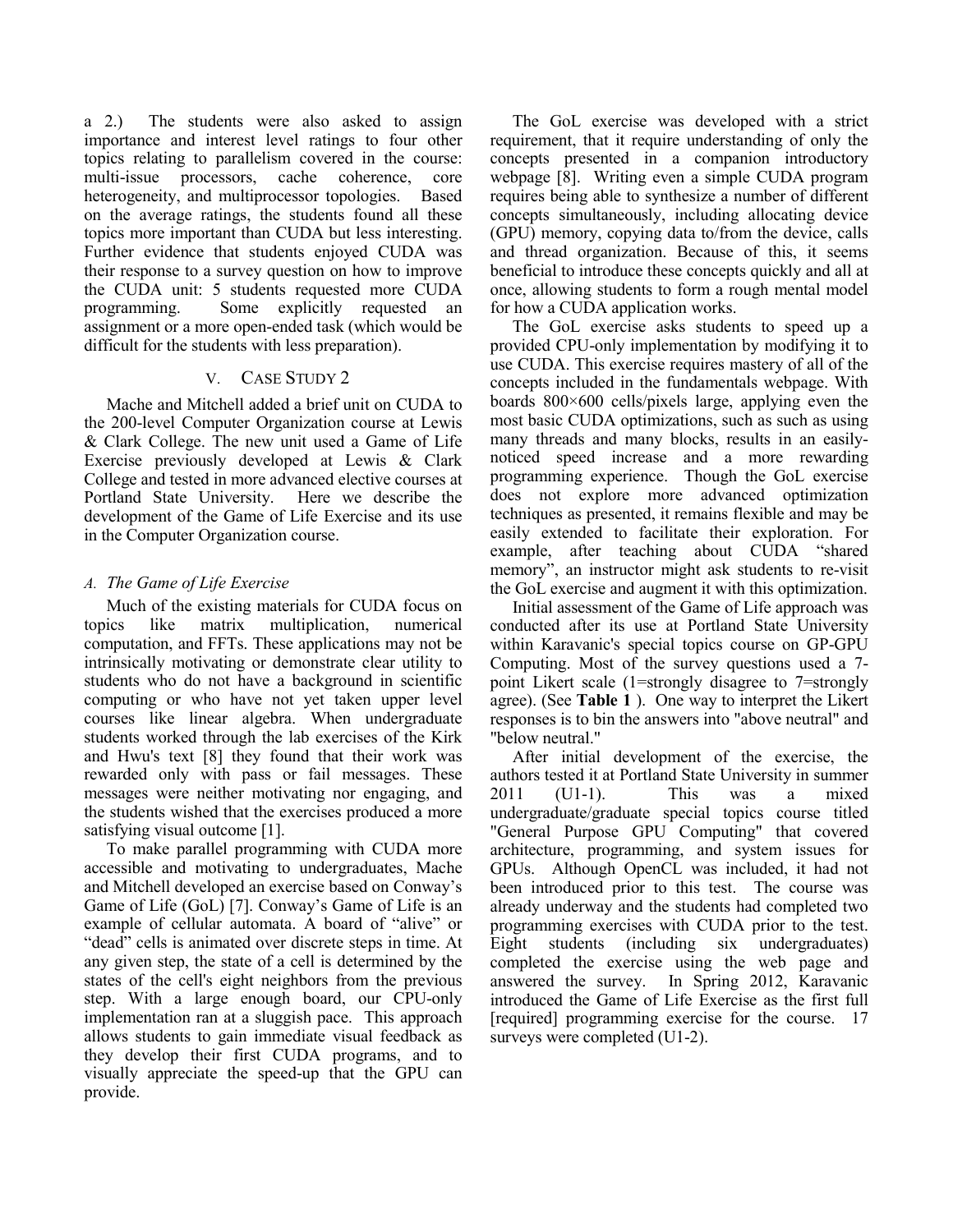| 2. What was your level of interest in the exercise?                                        |     |            |                                                      |                  |                         |                     |                         |                  |                  |                  |                  |  |
|--------------------------------------------------------------------------------------------|-----|------------|------------------------------------------------------|------------------|-------------------------|---------------------|-------------------------|------------------|------------------|------------------|------------------|--|
|                                                                                            | Avg | Min        | Max                                                  | $\mathbf{1}$     | $\overline{\mathbf{c}}$ | 3                   | $\overline{\mathbf{4}}$ | 5                | 6                | 7                | $+$              |  |
| $U1-1$                                                                                     | 5.5 | 2.0        | 7.0                                                  | $\overline{0}$   | $\mathbf{1}$            | $\overline{0}$      | $\overline{2}$          | 5                | 5                | $\overline{4}$   |                  |  |
| $U1-2$                                                                                     | 4.6 | 4.0        | 6.0                                                  | $\overline{0}$   | $\boldsymbol{0}$        | $\overline{0}$      | 4                       | $\overline{3}$   | $\mathbf{1}$     | $\boldsymbol{0}$ |                  |  |
| U <sub>2</sub>                                                                             | 4.6 | 1.0        | 7.0                                                  | $\mathbf{1}$     | 1                       | $\overline{2}$      | $\overline{2}$          | $\overline{3}$   | $\overline{4}$   | $\overline{2}$   |                  |  |
| U3                                                                                         | 7.0 | 7.0        | 7.0                                                  | $\boldsymbol{0}$ | 0                       | $\overline{0}$      | 0                       | $\overline{0}$   | 0                | $\overline{2}$   |                  |  |
| 3. How many hours did you spend on the exercise?                                           |     |            |                                                      |                  |                         |                     |                         |                  |                  |                  |                  |  |
| $U1-1$                                                                                     | 3.9 | 1.0        | 8.0                                                  | $\overline{2}$   | 3                       | 1                   | 4                       | $\overline{2}$   | 1                | $\boldsymbol{0}$ | $\overline{c}$   |  |
| $U1-2$                                                                                     | 3.6 | 1.0        | 5.0                                                  | $\mathbf{1}$     | 1                       | 1                   | $\overline{2}$          | $\overline{2}$   | $\boldsymbol{0}$ | $\overline{0}$   | $\overline{0}$   |  |
| U <sub>2</sub>                                                                             | 2.1 | .25        | 4                                                    | $\overline{4}$   | 4                       | 5                   | 1                       | 0                | 0                | $\boldsymbol{0}$ | $\boldsymbol{0}$ |  |
| U <sub>3</sub>                                                                             | 2.5 | 2.0        | 3.0                                                  | $\boldsymbol{0}$ | 1                       | 1                   | 0                       | 0                | 0                | 0                | $\boldsymbol{0}$ |  |
| The time I spent on the exercise was worthwhile                                            |     |            |                                                      |                  |                         |                     |                         |                  |                  |                  |                  |  |
| $U1-1$                                                                                     | 5.3 | 2.0        | 7.0                                                  | $\boldsymbol{0}$ | 1                       | 1                   | $\overline{c}$          | 6                | $\overline{c}$   | 5                |                  |  |
| $U1-2$                                                                                     | 5.4 | 4.0        | 7.0                                                  | $\boldsymbol{0}$ | 0                       | $\overline{0}$      | $\overline{2}$          | 3                | 1                | $\overline{2}$   |                  |  |
| U <sub>2</sub>                                                                             | 4.2 | 1.0        | 7.0                                                  | 1                | 2                       | 1                   | 3                       | 5                | 2                | $\mathbf{1}$     |                  |  |
| U <sub>3</sub>                                                                             | 6.5 | 6.0        | 7.0                                                  | $\overline{0}$   | 0                       | 0                   | 0                       | 0                | 1                | $\mathbf{1}$     |                  |  |
| 5. The exercise contributed to my overall                                                  |     |            |                                                      |                  |                         |                     |                         |                  |                  |                  |                  |  |
| understanding of the material of the course                                                |     |            |                                                      |                  |                         |                     |                         |                  |                  |                  |                  |  |
| $U1-1$                                                                                     | 5.8 | 4.0        | 7.0                                                  | $\overline{0}$   | 0                       | 0                   | 4                       | $\overline{2}$   | 4                | $\overline{7}$   |                  |  |
| $U1-2$                                                                                     | 5.4 | 3.0        | 7.0                                                  | $\boldsymbol{0}$ | 0                       | $\mathbf{1}$        | $\overline{2}$          | $\boldsymbol{0}$ | $\overline{4}$   | $\mathbf{1}$     |                  |  |
| U <sub>2</sub>                                                                             | 4.2 | 1.0        | 7.0                                                  | 1                | 2                       | 3                   | $\overline{2}$          | $\overline{3}$   | $\overline{2}$   | $\overline{2}$   |                  |  |
| U <sub>3</sub>                                                                             | 6.5 | 6.0        | 7.0                                                  | 0                | $\Omega$                | 0                   | $\theta$                | $\theta$         | 1                | 1                |                  |  |
|                                                                                            |     |            | 6. The webpage was sufficient for me to sufficiently |                  |                         |                     |                         |                  |                  |                  |                  |  |
| $U1-1$                                                                                     | 4.6 |            | understand this exercise<br>7.0                      | $\boldsymbol{0}$ |                         |                     |                         | $\overline{2}$   | $\overline{4}$   | 7                |                  |  |
| $U1-2$                                                                                     | 3.9 | 1.0<br>2.0 | 6.0                                                  | $\boldsymbol{0}$ | 0<br>1                  | 0<br>$\overline{2}$ | 4<br>3                  | $\mathbf{1}$     | 1                | $\boldsymbol{0}$ |                  |  |
| U <sub>2</sub>                                                                             | 4.1 | 1.0        | 6.0                                                  | $\overline{2}$   | 0                       | 4                   | $\overline{3}$          | 1                | 5                | 0                |                  |  |
| 7.                                                                                         |     |            | What was the level of difficulty of this exercise?   |                  |                         |                     |                         |                  |                  |                  |                  |  |
| $U1-1$                                                                                     | 3.8 | 2.0        | 6.0                                                  | $\boldsymbol{0}$ | 4                       | $\overline{2}$      | 5                       | 5                | 1                | 0                |                  |  |
| $U1-2$                                                                                     | 4.1 | 3.0        | 5.0                                                  | $\overline{0}$   | 0                       | 3                   | $\mathbf{1}$            | $\overline{4}$   | $\overline{0}$   | $\overline{0}$   |                  |  |
| U <sub>2</sub>                                                                             | 5.8 | 4.0        | 7.0                                                  | $\boldsymbol{0}$ | 0                       | $\overline{0}$      | $\mathbf{1}$            | $\overline{4}$   | $\overline{7}$   | $\overline{3}$   |                  |  |
| U <sub>3</sub>                                                                             | 3.5 | 2.0        | 5.0                                                  | $\overline{0}$   | 1                       | $\overline{0}$      | 0                       | $\mathbf{1}$     | 0                | 0                |                  |  |
|                                                                                            |     |            |                                                      |                  |                         |                     |                         |                  |                  |                  |                  |  |
| 13. Is the Game of Life a compelling application to<br>make parallel programming exciting? |     |            |                                                      |                  |                         |                     |                         |                  |                  |                  |                  |  |
| $U1-1$                                                                                     | 5.5 | 4.0        | 7.0                                                  | 0                | 0                       | 0                   | 3                       | 5                | 6                | 3                |                  |  |
| $U1-2$                                                                                     | 4.6 | 3.0        | 7.0                                                  | $\boldsymbol{0}$ | $\overline{0}$          | 1                   | 4                       | 1                | 1                | $\mathbf{1}$     |                  |  |
| U <sub>2</sub>                                                                             | 5.9 | 4.0        | 7.0                                                  | $\boldsymbol{0}$ | 0                       | $\boldsymbol{0}$    | 1                       | $\overline{4}$   | 4                | 5                |                  |  |
| U <sub>3</sub>                                                                             | 7.0 | 7.0        | 7.0                                                  | $\overline{0}$   | $\overline{0}$          | $\overline{0}$      | $\overline{0}$          | $\overline{0}$   | $\overline{0}$   | $\overline{2}$   |                  |  |

#### **Table 1: Partial results of Game of Life Surveys.** (1=strongly disagree to 7=strongly agree).

At Knox College (U3), students worked on machines with GeForce GTX 480 cards (480 cores) and forwarded the graphics over ssh. Thus, they had very fast processing and very slow graphics. As a

result, the graphics could not keep up, showing a white screen with occasional flashes until the simulation reached equilibrium. This illustrates a scaling issue with the assignment, parameters of which will need to be tweaked for local conditions in order to preserve its graphical quality.

Although our class sizes were small, the results suggest that the Game of Life exercise is promising. Several students mentioned difficulty applying a necessary technique called tiling (described in Chapter 4 of [Kirk2010]) to allow a GoL board to have more cells than the greatest number of threads that can be in a single block. This was not an intended sticking point of the exercise and suggests that tiling (especially given its utility) should be introduced in the webpage materials and stressed in lectures. We had anticipated that the exercise would take one or two hours to complete, but many students took longer. The longest times of 8 hours were reported for Spring 2012 when the students tackled the exercise earlier in the quarter. A few students reported that the bulk of their time was spent on tiling-related issues. Time was also spent debugging their code, since many of the students experienced problems getting the supplied debugger to work correctly with the lab machines. The visual feedback provided by the GoL exercise was an enormous aid to the students as they developed and debugged their code. The relatively small amount of background or mathematical knowledge required to understand the application makes it accessible to students at both the undergraduate and graduate levels. Overall reaction to the exercise was quite positive in all classes. The high variability in results related to the ease of the exercise, amount of time required to complete it, and background material mastered prior to attempting it, point to the challenges that are not yet fully solved. Although many students found the companion website to be helpful, they definitely did not all find it sufficient. This suggests that there is a minimum learning module timeframe to allow the material to be mastered by all students.

### *B. Game of Life in Computer Organization*

The 200-level Computer Organization course at Lewis & Clark College used the book "Computer Organization and Design: The Hardware/Software Interface" by Patterson and Hennessy. Topics covered included digital logic, arithmetic/logic unit design, MIPS assembly language, memory addressing, as well as pros and cons of different architectures. Prerequisites were CS1 (typically taught in a subset of C) and CS2 (taught in Java). The class met twice a week for 90 minutes, in a classroom with computers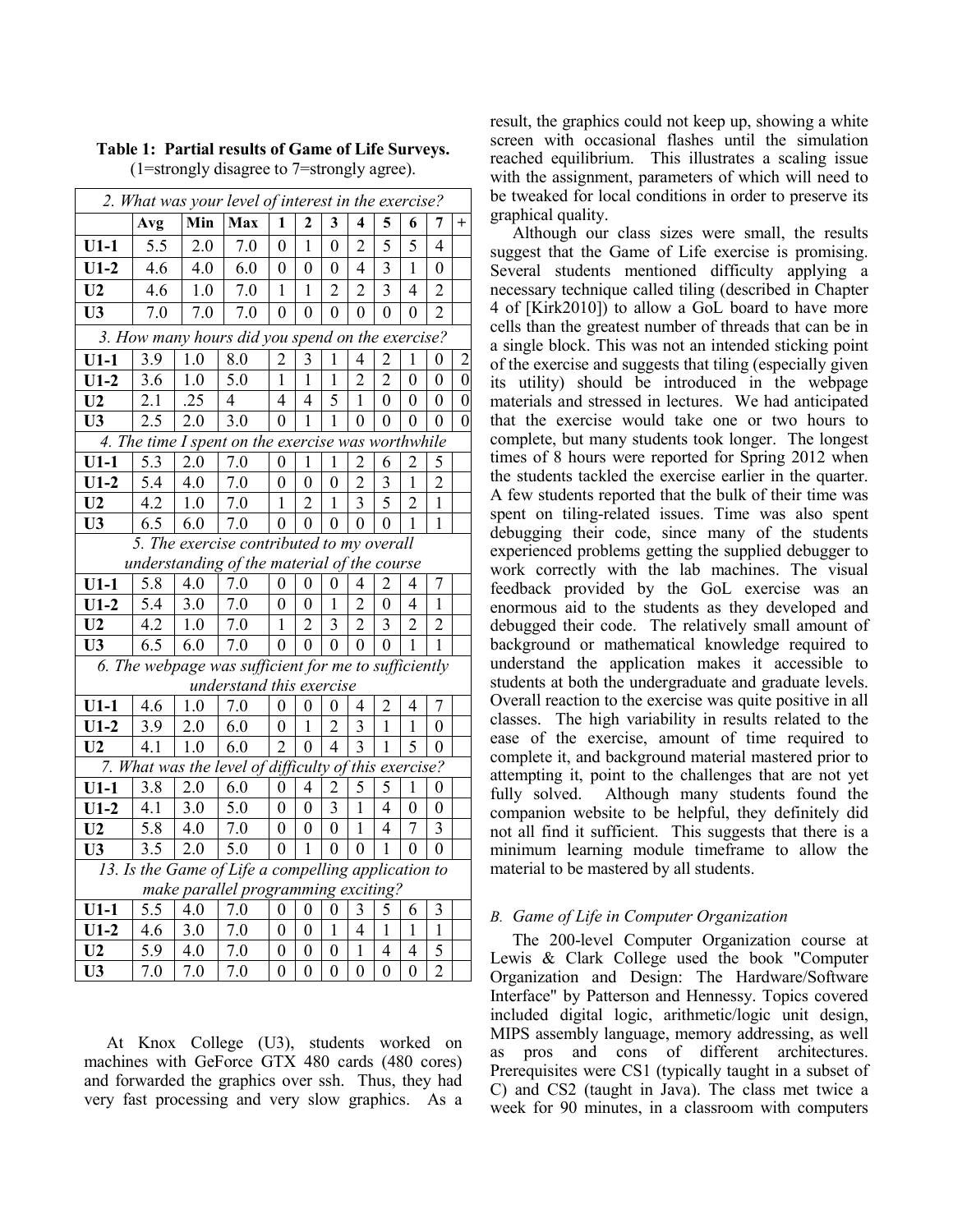that had a GPU card and CUDA installed (under Linux).

For the new unit, we started by demonstrating the utility of CUDA by showing the students some graphical CUDA-accelerated demonstrations that came with the CUDA SDK. Mache and Mitchell then taught the fundamentals of CUDA with the aid of some slides and a webpage [8]. After 60 minutes of instruction, and with 30 minutes of class time remaining, the 21 students formed groups and tried to parallelize the provided serial Game of Life code with CUDA (for extra credit). The amount of time proved insufficient, and two days later, students were given another 45 minutes of class time to try to complete the assignment. At Lewis & Clark College (U2), 15 undergraduate students of the computer organization course filled out the Game of Life questionnaire, after one lecture and approximately 1.5 hours of class time to complete the exercise. (See Table 1.)

Students mostly found the exercise to be interesting (9 vs. 4), worthwhile (8 vs. 5), and helpful for understanding course materials (8 vs. 6). Students overwhelmingly thought that the exercise was more difficult than easy (14 vs. 0), but they also thought that the Game of Life was a compelling problem for parallel computing (13 vs. 0).

Since six students found the summary webpage to be sufficient for helping them understand the exercise, and six found it insufficient, this indicates room for improvement. From observation and answers to openended questions, students seemed to struggle knowing how to start, C pointers, the two-dimensional indices of blocks and threads, and debugging.

The results suggest that because this CUDA exercise was placed in a computer organization course, students could understand the novel aspects of GPU architecture without much difficulty. Certain aspects of CUDA programming, such as needing to explicitly copy data between host and device and understanding the effects of CUDA's diverse memory hierarchy, seemed well served by having a background in computer organization. The single hour of instruction on CUDA however, was not enough for students to feel comfortable writing code themselves. A number of students expressed desire for more instruction or for exercises with toy/minimal CUDA programs.

In the Computer Organization course at Knox College, students saw a demo of the Game of Life example. Students were asked whether this example was interesting. Recall that their exposure was just seeing serial and CUDA implementations run side by side in order to demonstrate the speedup possible from using CUDA. On a scale of 1-6, they gave it a 5.0 (n=14 undergraduate students). The low score was 4.

#### VI. DISCUSSION

Both of the units presented are successful as limited introductions to CUDA, but both instructors anticipate improvements. Bunde expects to reinforce the concepts with a short homework, asking students to slightly modify a CUDA program or explain behavior caused by the architectural features explored in lab. This would also provide more "meat" for the students wanting more CUDA. He additionally plans to add constant memory to the lab, with an activity showing its benefit when threads in a warp access values in the same order and the penalty when they do not. Constant memory is an important optimization and adding it will show students another way in which warps are important. Adding it is also has low cost since all students finished the existing lab early.

Mache plans to consider several possible changes to his parallelism module. First, he will have students watch a video tutorial on CUDA [7]. Second, he will provide more handholding with compiling and modifying a simpler program, like matrix addition, so students do not feel overwhelmed by the larger Game of Life assignment. He also plans to add Bunde's lab exercises (see Section IV.A).

### VII. CONCLUSIONS

In this paper, we have described efforts at two different colleges to add parallelism to the core undergraduate Computer Organization course. In spite of the very different approaches described, consensus of the authors is that CUDA is a valuable learning tool for the CS classroom. GPU hardware is inexpensive (a few hundred dollars gets a fairly high-end graphics card) and allows students to experience significant speedups. As Rob Farber states in the preface of his book [6] "We are an extraordinarily lucky generation of programmers who have the initial opportunity to capitalize on inexpensive, generally available, massively parallel computing hardware."

A less obvious "plus" to teaching CUDA are the details that complicate the programming model. The need to manage data copies between the two address spaces, the different types of memory on the GPU, and the SIMD programming model make CUDA lower level than other parallel approaches like OpenMP. This allows much programmer control, with potentially huge impact on performance. This is highly motivating for students, who then learn about these aspects of the architecture.